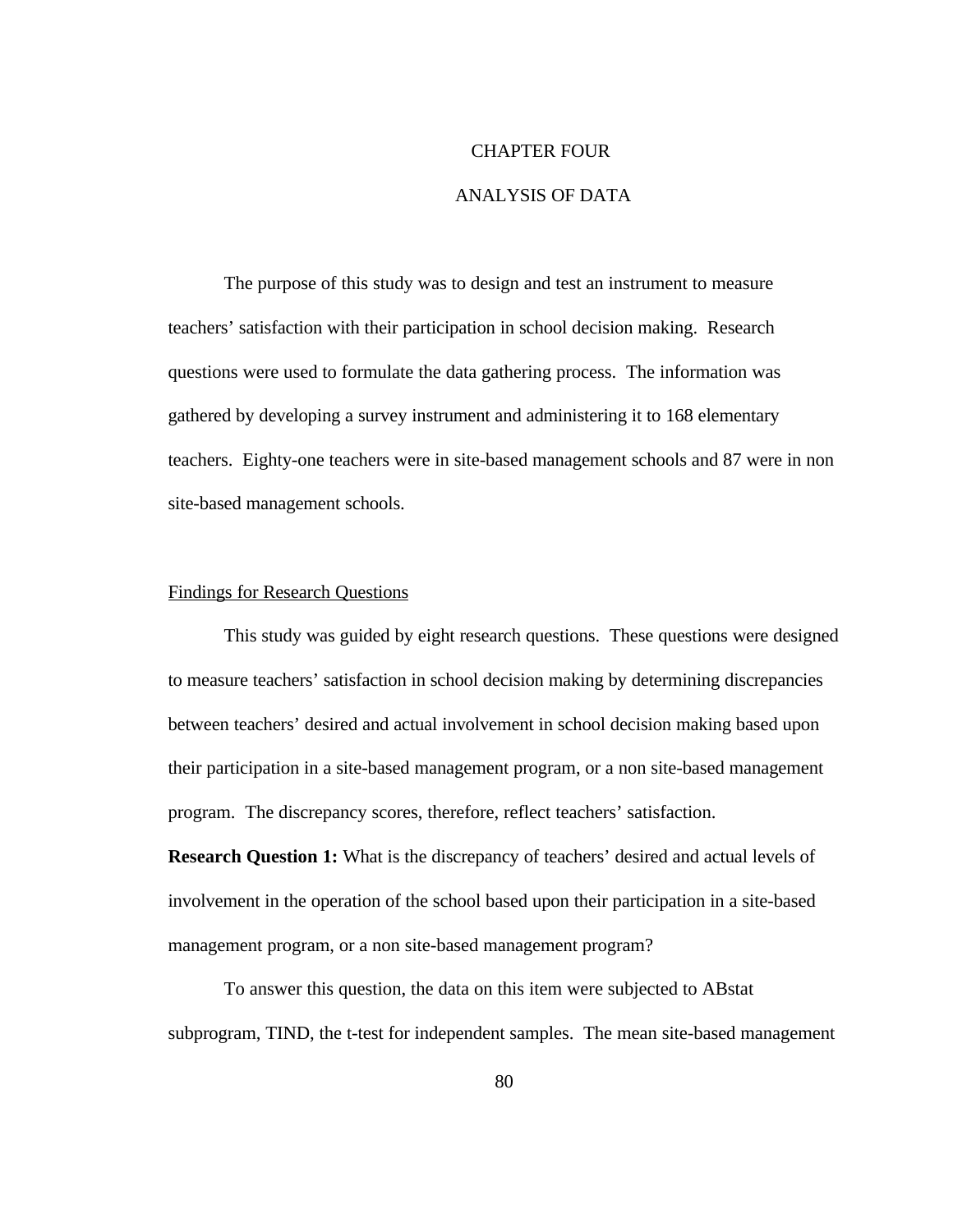SBM score for this domain was 6.06 and the mean non site-based management NSBM score was 5.86. The difference between the means was .20. The standard deviation was 4.23 for SBM and 3.97 for NSBM. The t-value was .32 and the probability was .38 with 166 degrees of freedom. Although the t-test indicates that site-based management teachers were more satisfied with their involvement in the operation of the school than teachers in non site-based management schools, this difference was not statistically significant at  $p \leq 0.05$ . Therefore, the difference may have been due to chance. A summary of the t-test of Involvement in the Operation of the School is shown in Table 7.

**Research Question 2:** What is the discrepancy of teachers' desired and actual levels of involvement in establishing curriculum and instructional techniques based upon their participation in a site-based management program, or a non site-based management program?

To answer this question, the data on this item were subjected to ABstat subprogram, TIND, the t-test for independent samples. The mean site-based management (SBM) score was 5.57 and the mean non site-based management (NSBM) score was 4.46. The difference between the means was 1.10. Standard deviation was 3.79 for SBM and 3.83 for NSBM. The t-value was 1.88 and the probability score was .03 with 166 degrees of freedom. The difference score was statistically significant at  $p \leq .05$ . Therefore, sitebased management teachers indicated that they were more satisfied with their involvement in establishing curriculum and instructional techniques than teachers in non site-based management schools. The summary of the t-test is shown in Table 8.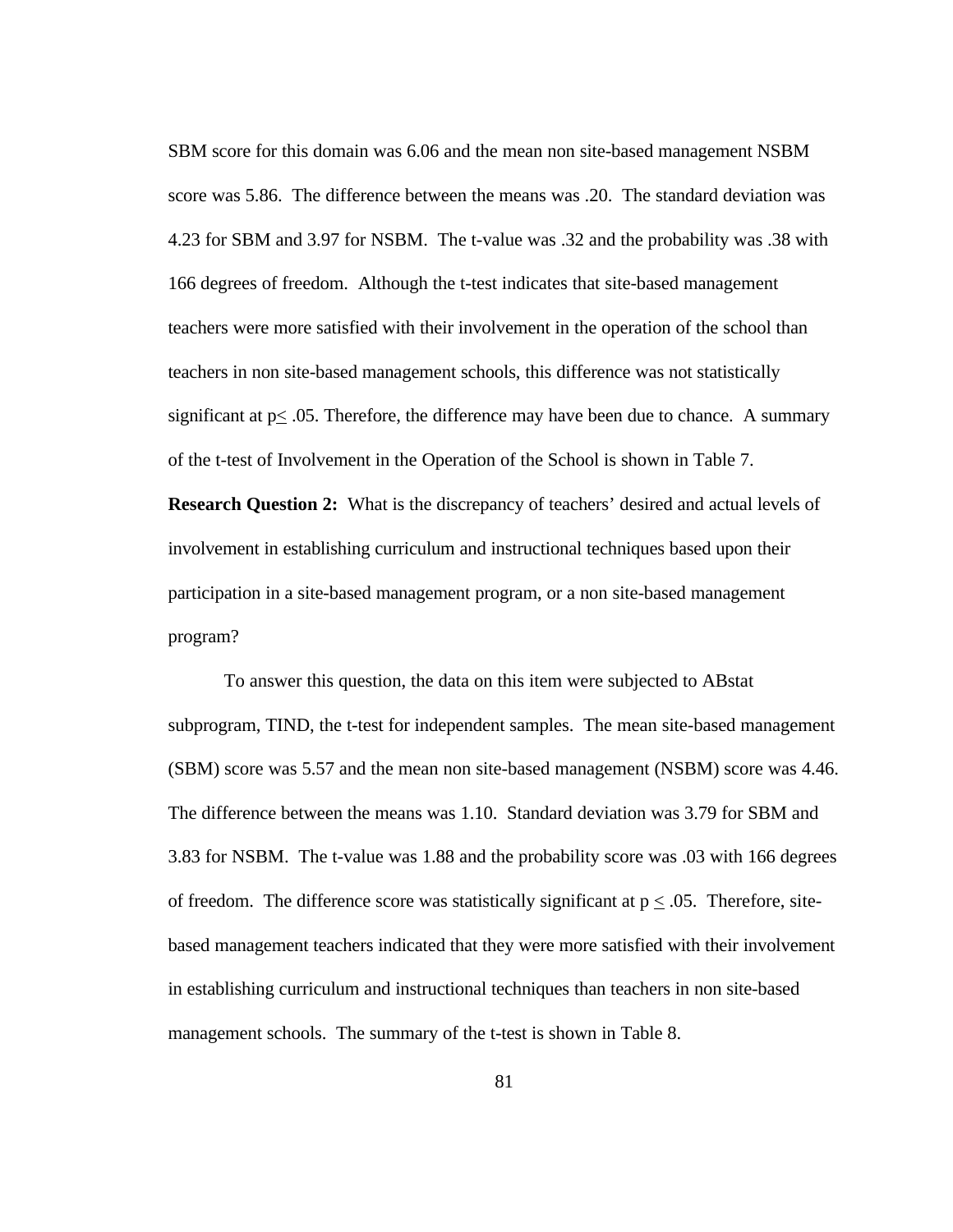#### SUMMARY OF T-TEST

## FOR

# INVOLVEMENT IN THE OPERATION OF THE SCHOOL

| Group       | $\mathbf N$ | Mean | <b>STDDEV</b> | diff df t |              | $\mathbf{p}$ |
|-------------|-------------|------|---------------|-----------|--------------|--------------|
| <b>SBM</b>  | 81          | 6.06 | 4.23          | .20       | 166 .315 .37 |              |
| <b>NSBM</b> | 87          | 5.86 | 3.97          |           |              |              |

The difference is not statistically significant at  $p \leq .05$ .

l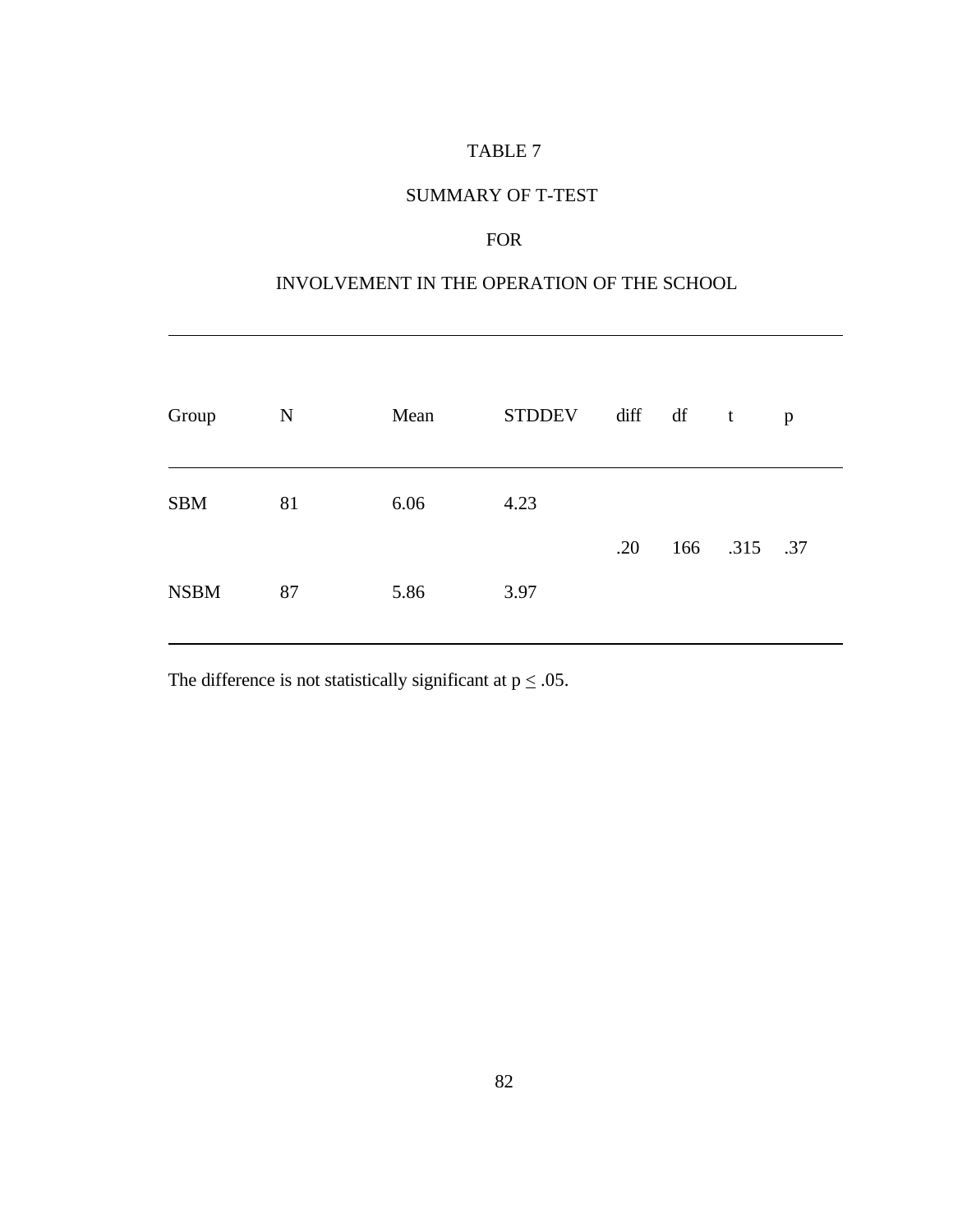## SUMMARY OF T-TEST

## FOR

# INVOLVEMENT IN ESTABLISHING CURRICULUM AND INSTRUCTIONAL

# **TECHNIQUES**

| Group       | $\mathbf N$ | Mean | <b>STDDEV</b> | diff df | $\mathbf{t}$ |               | p   |
|-------------|-------------|------|---------------|---------|--------------|---------------|-----|
| <b>SBM</b>  | 81          | 5.57 | 3.79          |         |              | 1.10 166 1.88 | .03 |
| <b>NSBM</b> | 87          | 4.46 | 3.83          |         |              |               |     |

The difference is statistically significant at  $p \leq .05$ .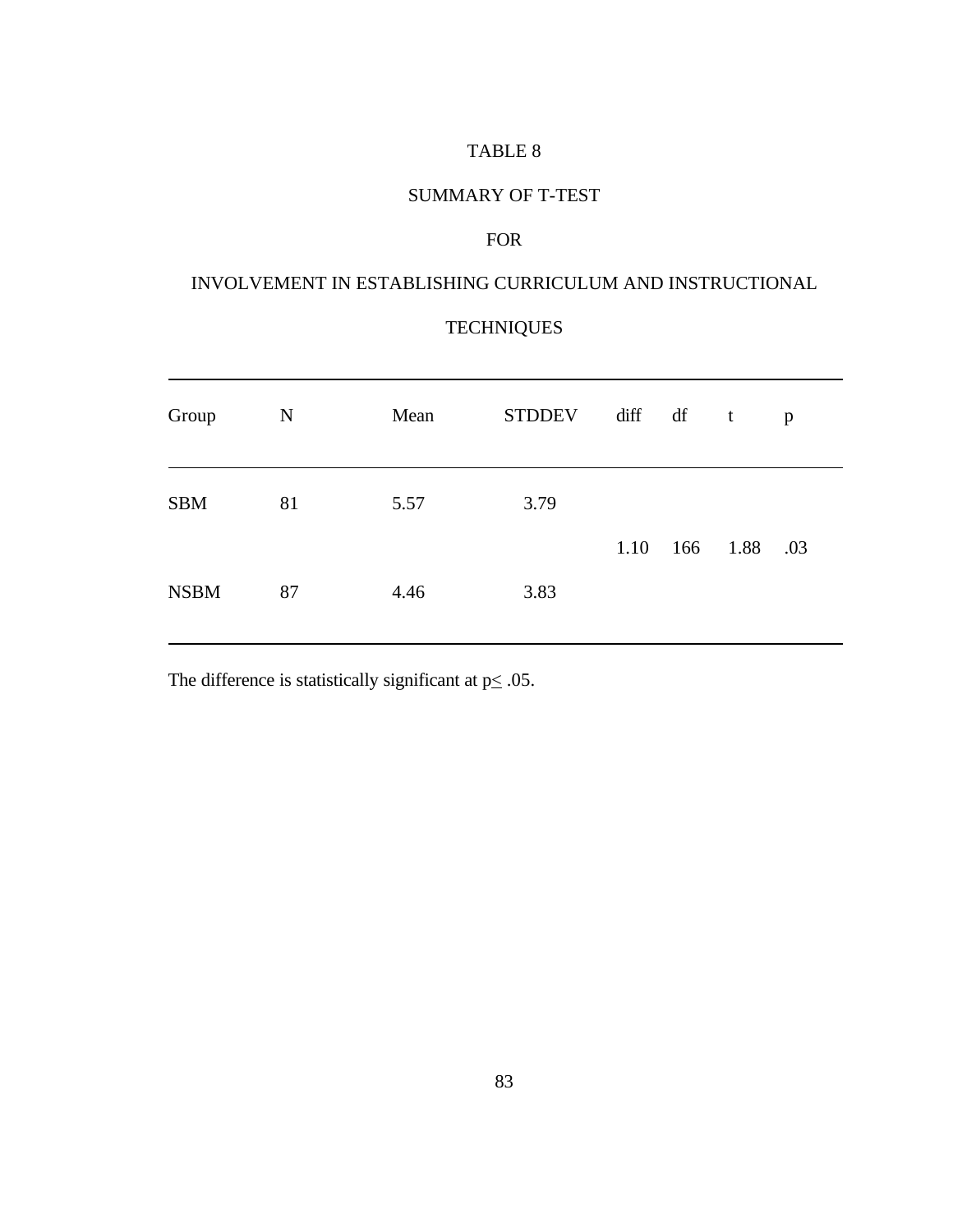**Research Question 3:** What is the discrepancy of teachers' desired and actual levels of involvement in teacher development, evaluation, and work allocation based upon their participation in a site-based management program, or a non site-based management program?

To answer this question, the data on this item were subjected to ABstat subprogram, TIND, the t-test for an independent sample. The mean site-based management (SBM) score was 7.52 and the mean non site-based management (NSBM) score was 7.44. Standard deviation was 4.38 for SBM and 4.59 for NSBM. The t-value was .118 and the probability was .45 with 166 degrees of freedom. The difference between the means was .082. This difference was not statistically significant at  $p \le 0.05$ . Therefore, site-based management teachers indicated that they have more satisfaction with their involvement in teacher development, evaluation, and work allocation than teachers in non site-based management schools. However, the discrepancy is small. This difference may be due to chance. Table 9 shows the summary of the t-test of Involvement in Teacher Development, Evaluation, and Work Allocation.

**Research Question 4:** What is the discrepancy of teachers' desired and actual levels of involvement in establishing student/teacher relationships based upon their participation in a site-based management program, or a non site-based management program?

To answer this question, the data on this item were subjected to ABstat. subprogram TIND, the t-test for an independent sample. The mean site-based management SBM score was 6.35 and the mean non site-based management NSBM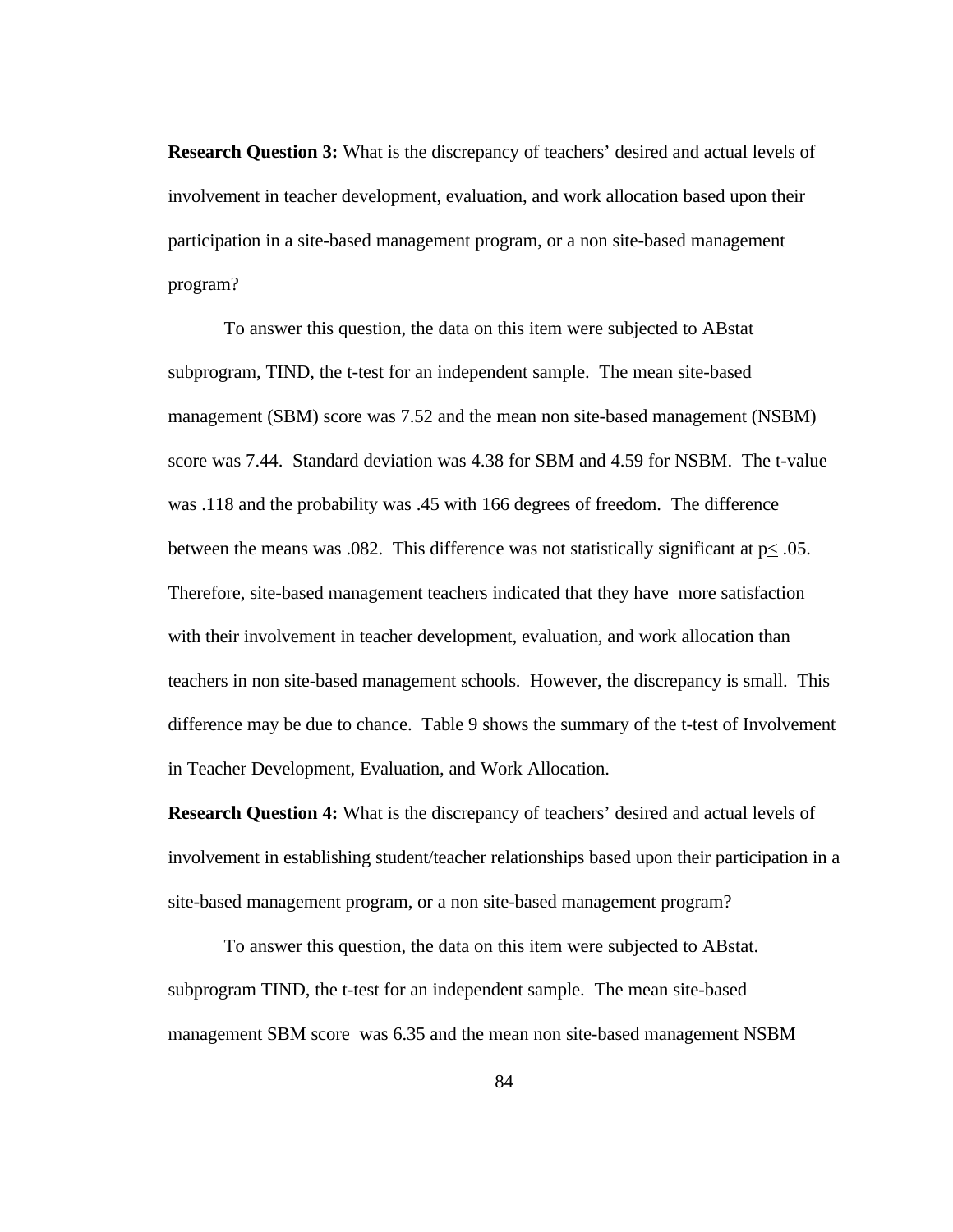## SUMMARY OF T-TEST

## FOR

## INVOLVEMENT IN TEACHER DEVELOPMENT, EVALUATION,

#### AND WORK ALLOCATION

| Group       | $\mathbf N$ | Mean | <b>STDDEV</b> | diff df t            | p |
|-------------|-------------|------|---------------|----------------------|---|
| <b>SBM</b>  | 81          | 7.52 | 4.38          | .082  166  .118  .45 |   |
| <b>NSBM</b> | 87          | 7.44 | 4.59          |                      |   |

The difference is not statistically significant at  $p \leq .05$ .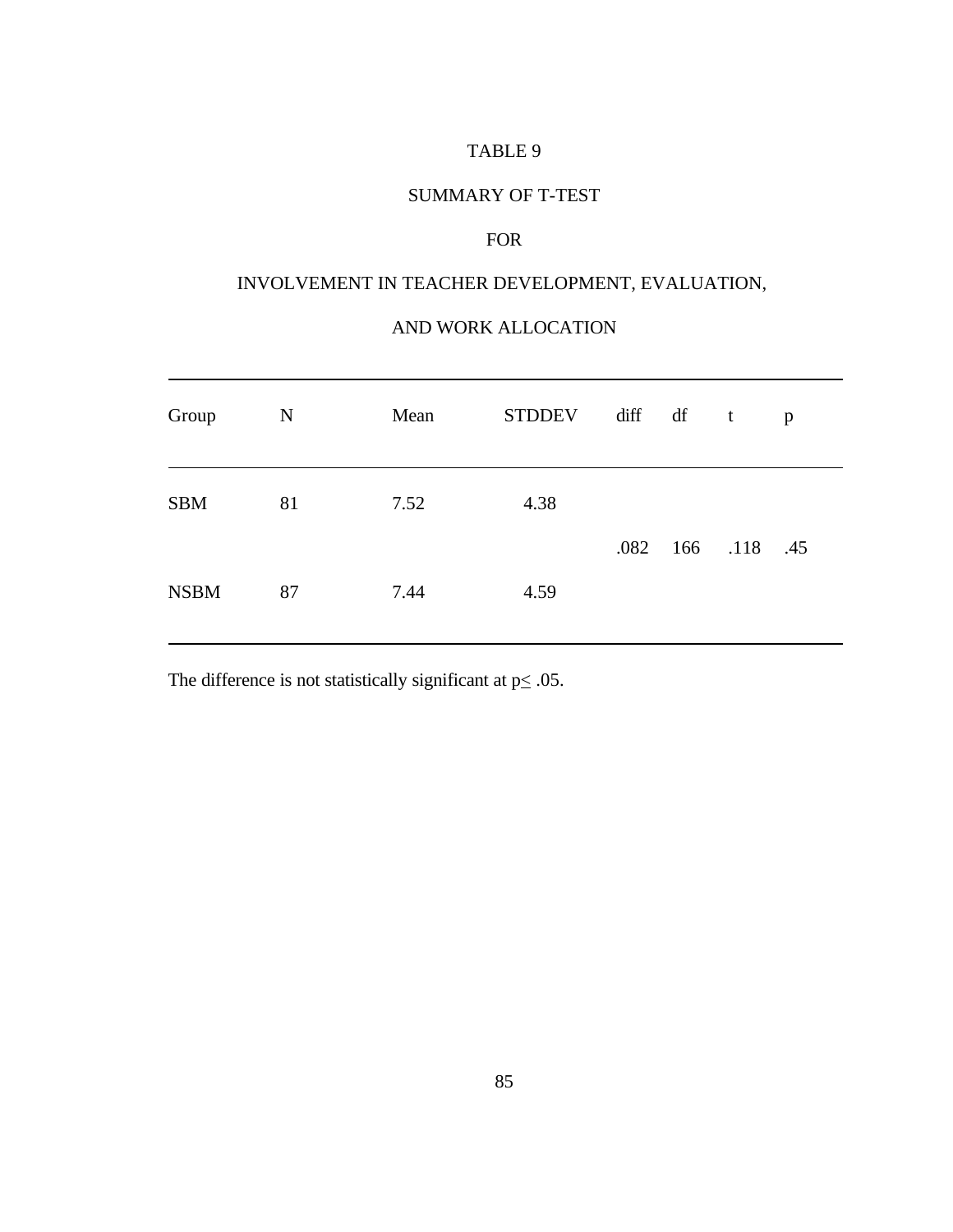score was 6.56. Standard deviation was 3.89 for SBM and 4.27 for NSBM. The t-value was .34 and the probability score was .366 with 166 degrees of freedom. The difference between the means was .22. This difference was not statistically significant at  $p \leq 0.05$ . Therefore, the results of the data indicate that non site-based management teachers have more satisfaction with their involvement in student/teacher relationships than the teachers in site-based management schools, however, this difference was very small and could have occurred due to chance. A summary of the t-test of Involvement in Establishing Student/Teacher Relationships is shown in Table 10.

**Research Question 5:** Is there a significant difference between teachers' total desired involvement in school decision making based upon their participation in a site-based management program, or a non site-based management program?

To answer this question, the data on this item were subjected to Abstat. subprogram, TIND, the t-test for independent samples. The mean SBM score was 79.84 and the mean NSBM score was 74.68. The standard deviation for SBM was 10.77 and 10.93 for NSBM. The t-value 3.07 and the probability score was 0.00 with 166 degrees of freedom. The difference between the means was 5.15. This difference was statistically significant at  $p < .05$ . Therefore, the results of the data indicate that teachers working at SBM schools have a statistically significant higher desire to have involvement in school decision making than do teachers in NSBM schools. A summary of the t-test of teachers' total desired involvement in school decision making is shown in Table 11.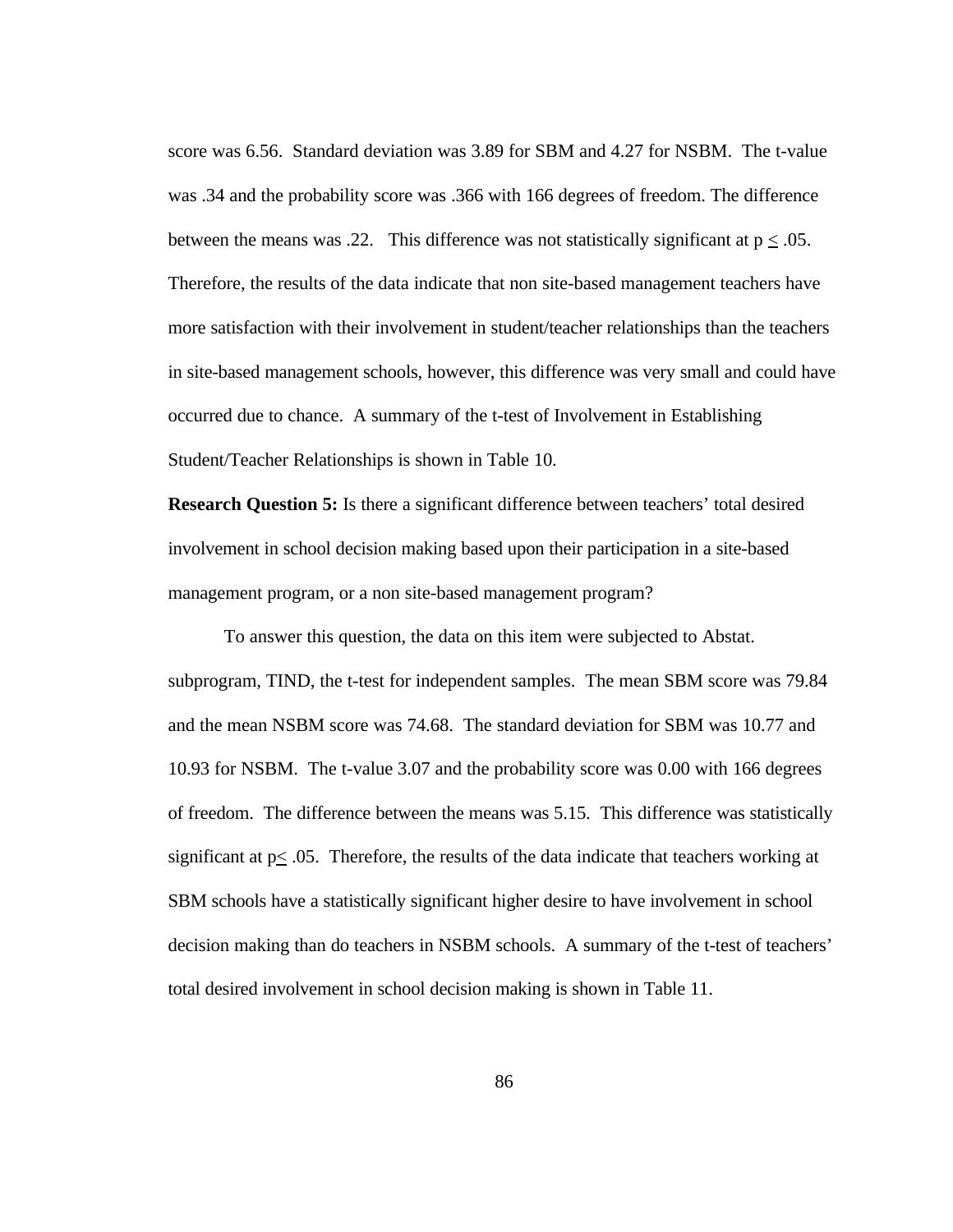### SUMMARY OF T-TEST

## FOR

# INVOLVEMENT IN ESTABLISHING STUDENT/TEACHER RELATIONSHIPS

| Group       | $\mathbf N$ | Mean | <b>STDDEV</b> | diff df |                           | $\mathbf{t}$ | p   |
|-------------|-------------|------|---------------|---------|---------------------------|--------------|-----|
| <b>SBM</b>  | 81          | 6.35 | 3.89          |         | $.22 \quad 166 \quad .34$ |              | .37 |
| <b>NSBM</b> | 87          | 6.56 | 4.27          |         |                           |              |     |

The difference score is not statistically significant at  $p \leq .05$ .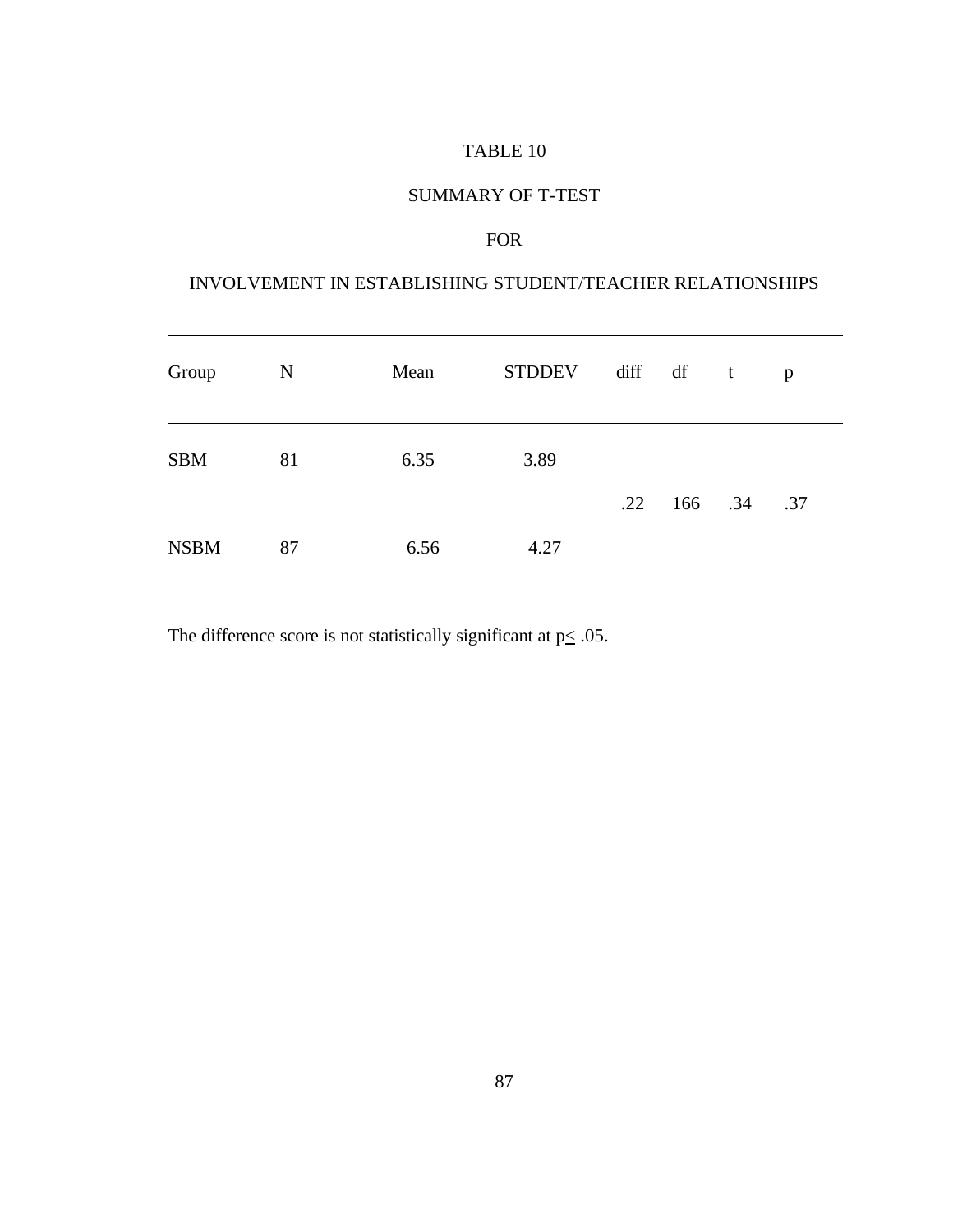### SUMMARY OF T-TEST

#### FOR

#### TOTAL DESIRED INVOLVEMENT IN SCHOOL DECISION MAKING

| Group       | $\mathbf N$ | Mean  | <b>STDDEV</b> | diff df |  | $\mathbf{t}$  | p    |
|-------------|-------------|-------|---------------|---------|--|---------------|------|
| <b>SBM</b>  | 81          | 79.84 | 10.77         |         |  | 5.15 166 3.07 | 0.00 |
| <b>NSBM</b> | 87          | 74.69 | 10.93         |         |  |               |      |

The difference is statistically significant at  $p \leq .05$ .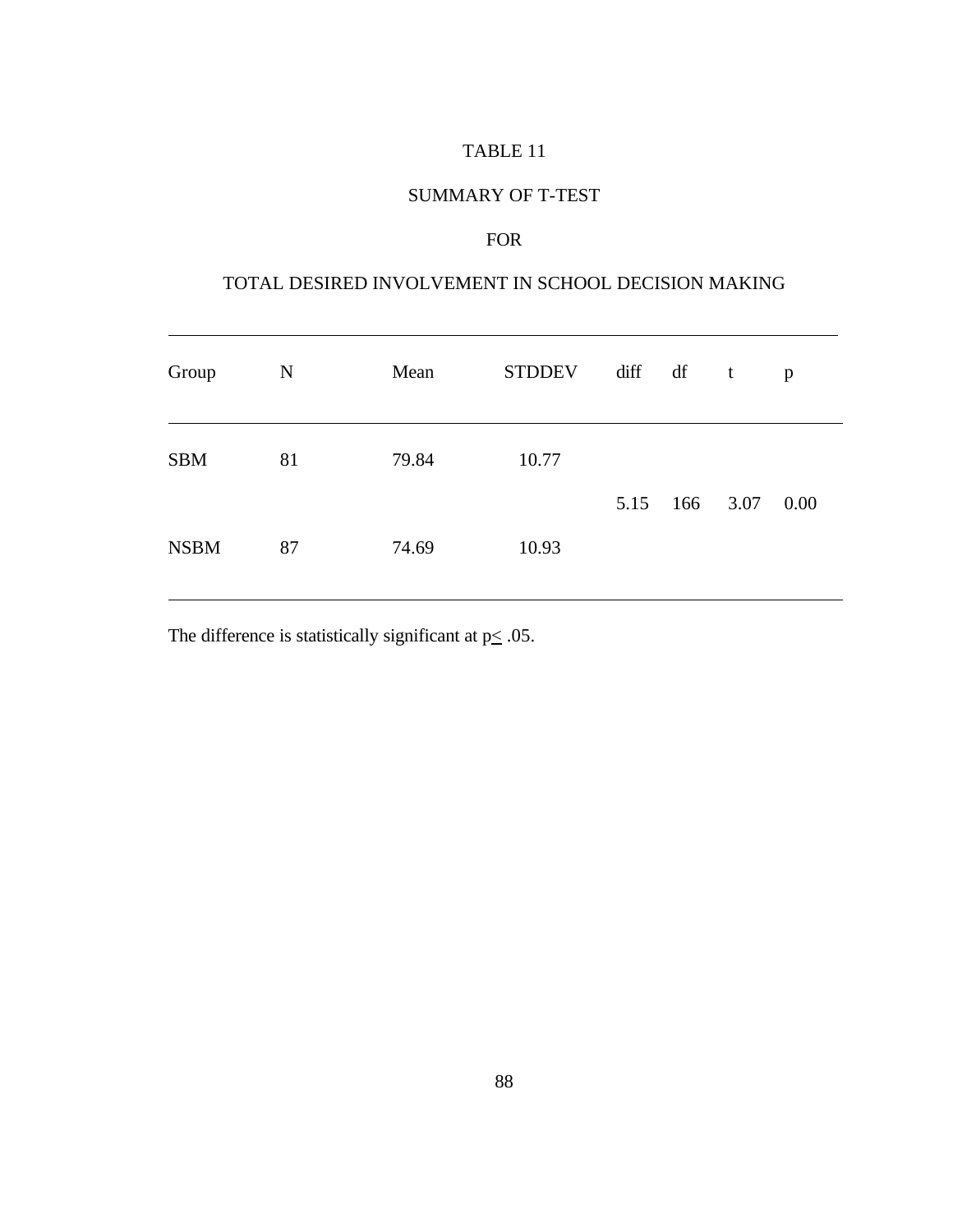**Research Question 6:** Is there a significant difference between teachers' total actual involvement in school decision making based upon their participation in a site-based management program, or a non site-based management program?

To answer this question, the data on this item were subjected to Abstat. subprogram, TIND, the t-test for an independent sample. The mean SBM score was 55.41 and 51.02 for NSBM. The standard deviation was 11.86 for SBM and 12.18 for NSBM. The t-value was 2.36 and the probability score was 0.00 with 166 degrees of freedom. The difference score was 4.38. This difference was statistically significant at  $p \leq$ .05. Therefore, teachers in SBM schools have more total actual involvement than teachers at NSBM schools. A summary of the t-test of teachers' total actual involvement in school decision making is shown in Table 12.

**Research Question 7:** Is there a significant difference of teachers' total satisfaction with their involvement in school decision making based upon their participation in a site-based management program, or a non site-based management program?

To answer this question, the data on this item were subjected to Abstat. subprogram, TIND, the t-test for an independent sample. The mean for SBM was 25.02 and 23.77 for NSBM. The standard deviation was 13.18 for SBM and 13.60 for NSBM. The t-value was .61 with 166 degrees of freedom and the probability was .27. The mean difference score was .25. Therefore, SBM teachers have more total satisfaction with participation in school decision making, however, this difference is not statistically significant and could have been due to chance. A summary of the t-test of teachers' total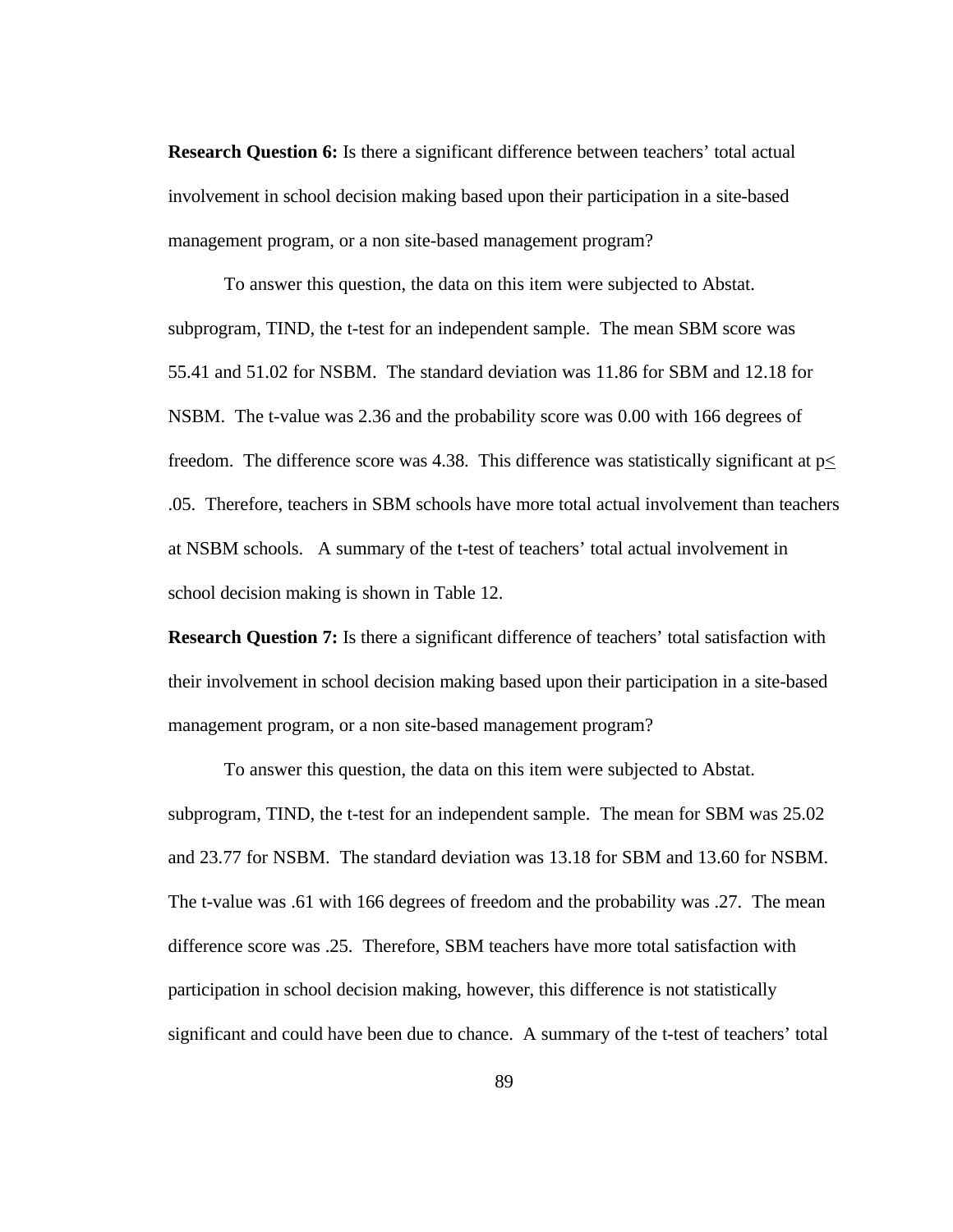### SUMMARY OF T-TEST

## FOR

# TOTAL ACTUAL INVOLVEMENT IN SCHOOL DECISION MAKING

| Group       | $\mathbf N$ | Mean  | <b>STDDEV</b> |      | diff df t |               | p |
|-------------|-------------|-------|---------------|------|-----------|---------------|---|
| <b>SBM</b>  | 81          | 55.41 | 11.86         | 4.38 |           | 166 2.36 0.00 |   |
| <b>NSBM</b> | 87          | 51.02 | 12.18         |      |           |               |   |

The difference is statistically significant at  $p \leq 0.05$ .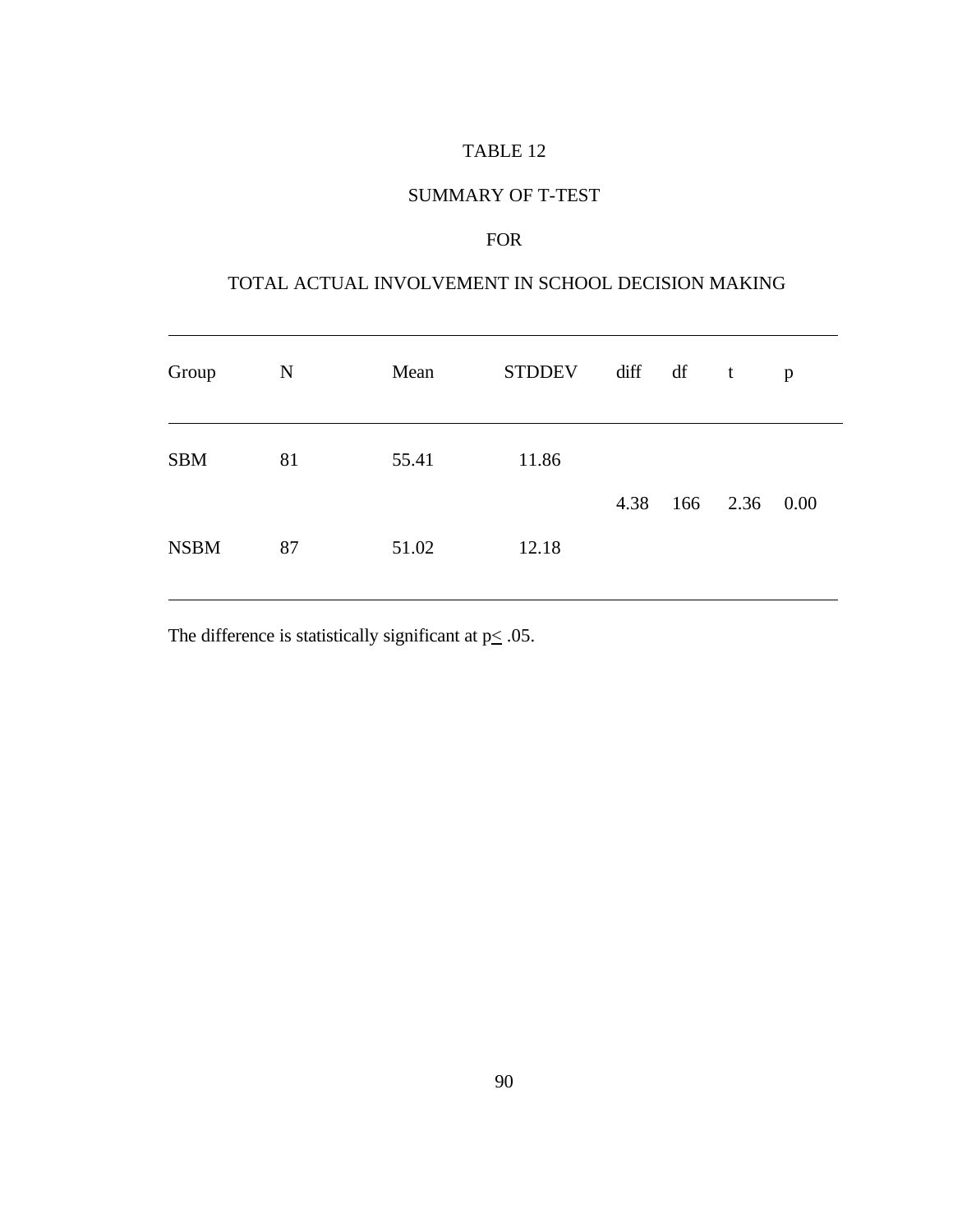satisfaction with their involvement in school decision making is shown in Table 13.

**Research Question 8:** Is satisfaction of teachers' total involvement affected by their age, race, and years of experience?

To answer this question, data related to this item were subjected to Abstat. subprogram, TIND, the t-test for independent samples. When looking at the age of teachers, the mean teachers ages 20-35 was 25.41 and the mean for teachers ages 36+ was 23.38. The standard deviation was 13.02 for teachers' ages 20-35 and 13.70 for teachers ages 36+. The t-value was .98 with a probability of .16 with 166 degrees of freedom. The means difference score was 2.03. This difference was not statistically significant at  $p \le 0.05$ . Therefore, the results of the t-test indicate that age does not play a significant role regarding teachers' satisfaction of their total involvement in school decision making. But, it does reveal a slight difference that younger teachers have more total satisfaction with their total involvement than older teachers. This difference could have been due to chance. See Table 14.

In terms of race, the mean for African American (AA) teachers was 20.02 and for White (W) teachers the mean was 25.60. Standard deviation was 13.36 for African American teachers and 12.75 for White teachers. The t-value was -2.4 and the probability cwas .008 with 152 degrees of freedom. The difference in the mean scores was 5.58 which was statistically significant at  $p \le 0.05$ . Therefore, White teachers have more satisfaction with their total involvement in school decision making than African American teachers. See Table 14.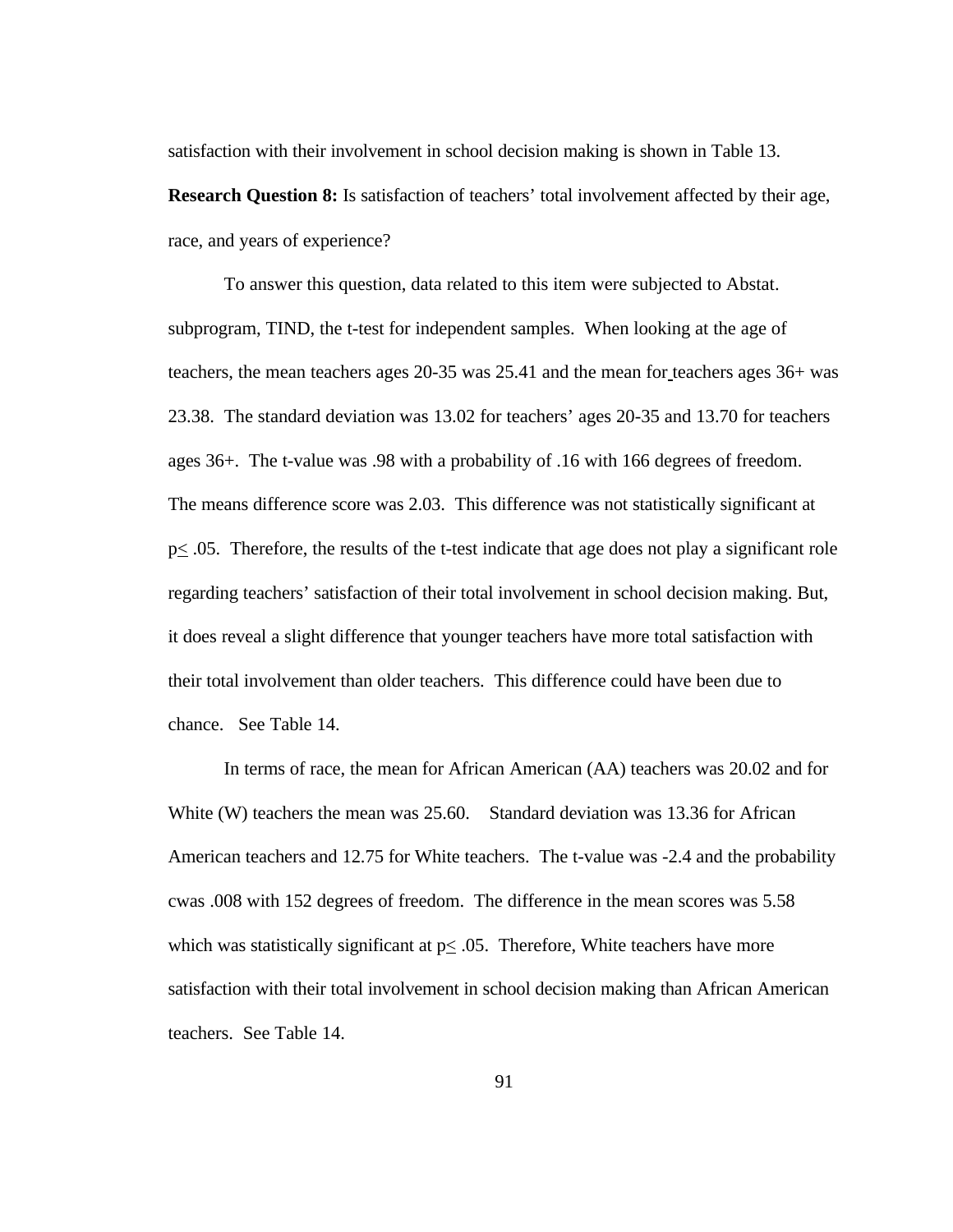## SUMMARY OF T-TEST

## FOR

#### TOTAL SATISFACTION WITH INVOLVEMENT IN SCHOOL DECISION MAKING

| Group       | N  | Mean  | <b>STDDEV</b> | diff df | $\mathbf{t}$ |     | p   |
|-------------|----|-------|---------------|---------|--------------|-----|-----|
| <b>SBM</b>  | 81 | 25.02 | 13.18         |         | 1.25 166     | .60 | .27 |
| <b>NSBM</b> | 87 | 23.77 | 13.60         |         |              |     |     |

The difference score is not statistically significant at  $p \leq .05$ .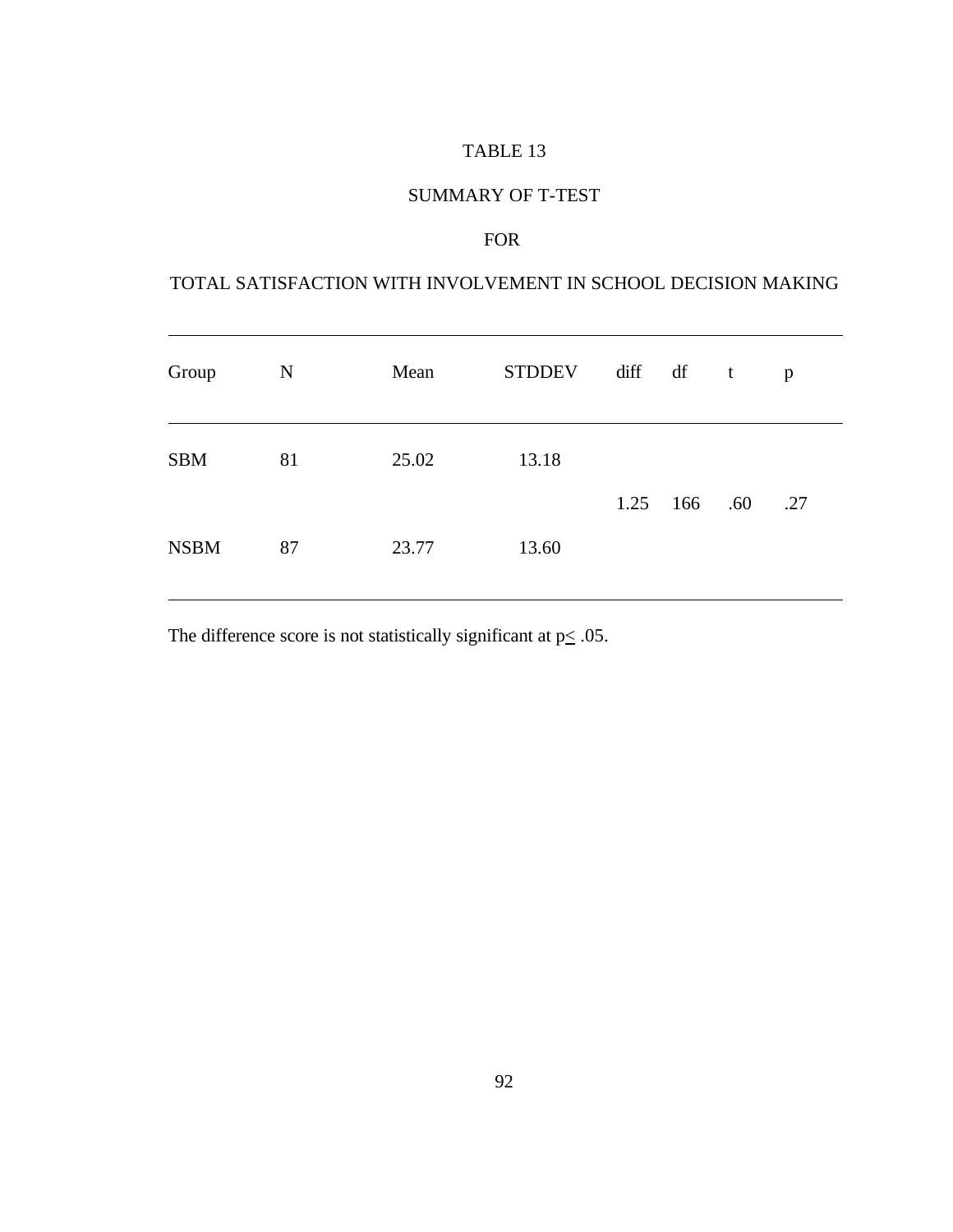In terms of years of experience, the mean score for teachers with 11-15 years of experience was 24.07 and for teachers with 16+ years of experience the mean score was 24.92. There were 108 teachers in the 11-15 category and 60 teachers in the 16+ category. The standard deviation was 13.17 for teachers with 11-15 years of experience and 13.84 for teachers with 16+ years of experience. The t-value was .39 and the probability was .35 with 166 degrees of freedom. The mean difference score was .94. This difference is not statistically significant at  $p \leq 0.05$ . Although the results of the t-test indicate that older teachers have more satisfaction with their total involvement than younger teachers, there is not a significant difference in teachers satisfaction with total involvement in school decision making based upon their years of teaching experience. Therefore, this difference could have been due to chance. A summary of the t-test for satisfaction of teachers' total involvement based on age, race and years of experience can be found in Table 14.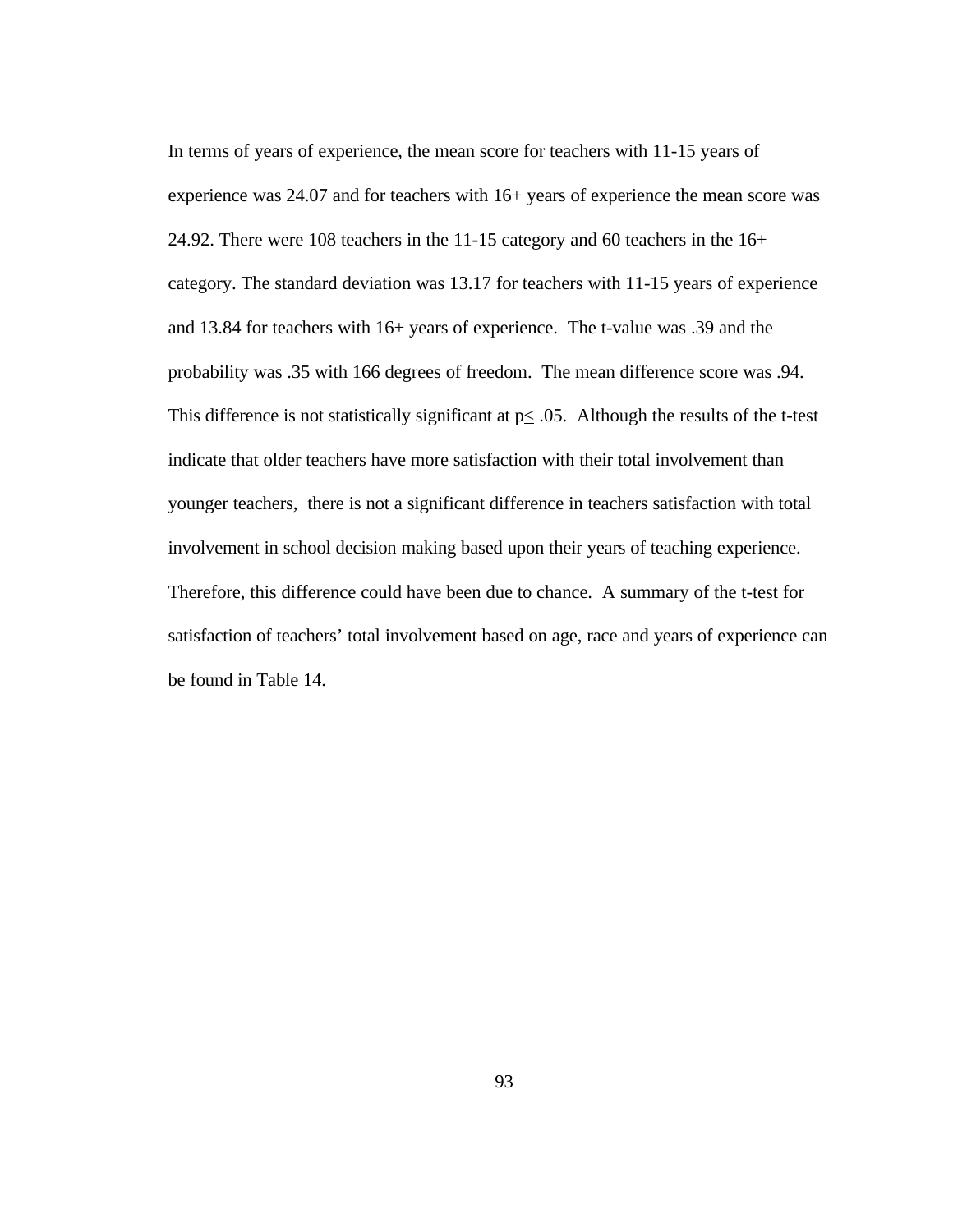#### SUMMARY OF T-TEST

#### FOR

# SATISFACTION OF TEACHERS' TOTAL INVOLVEMENT IN SCHOOL DECISION

#### MAKING BASED ON AGE, RACE, AND YEARS OF EXPERIENCE

| Group                    | ${\bf N}$ | Mean  | <b>STDDEV</b> | diff | df  | t       | $\, {\bf p}$ |
|--------------------------|-----------|-------|---------------|------|-----|---------|--------------|
| Age (20-35)              | 82        | 25.41 | 13.02         |      | 166 | .98     | .16          |
| Age $(36+)$              | 86        | 23.38 | 13.70         | 2.03 |     |         |              |
| Race (AA)                | 43        | 20.02 | 13.36         |      |     |         |              |
| Race (W)                 | 111       | 25.60 | 12.75         | 5.58 | 152 | $-2.40$ | .008         |
| Experience $(11-15)$ 108 |           | 24.07 | 13.17         |      |     |         |              |
| Experience $(16+)$       | 60        | 24.92 | 13.84         | .943 | 166 | .39     | .35          |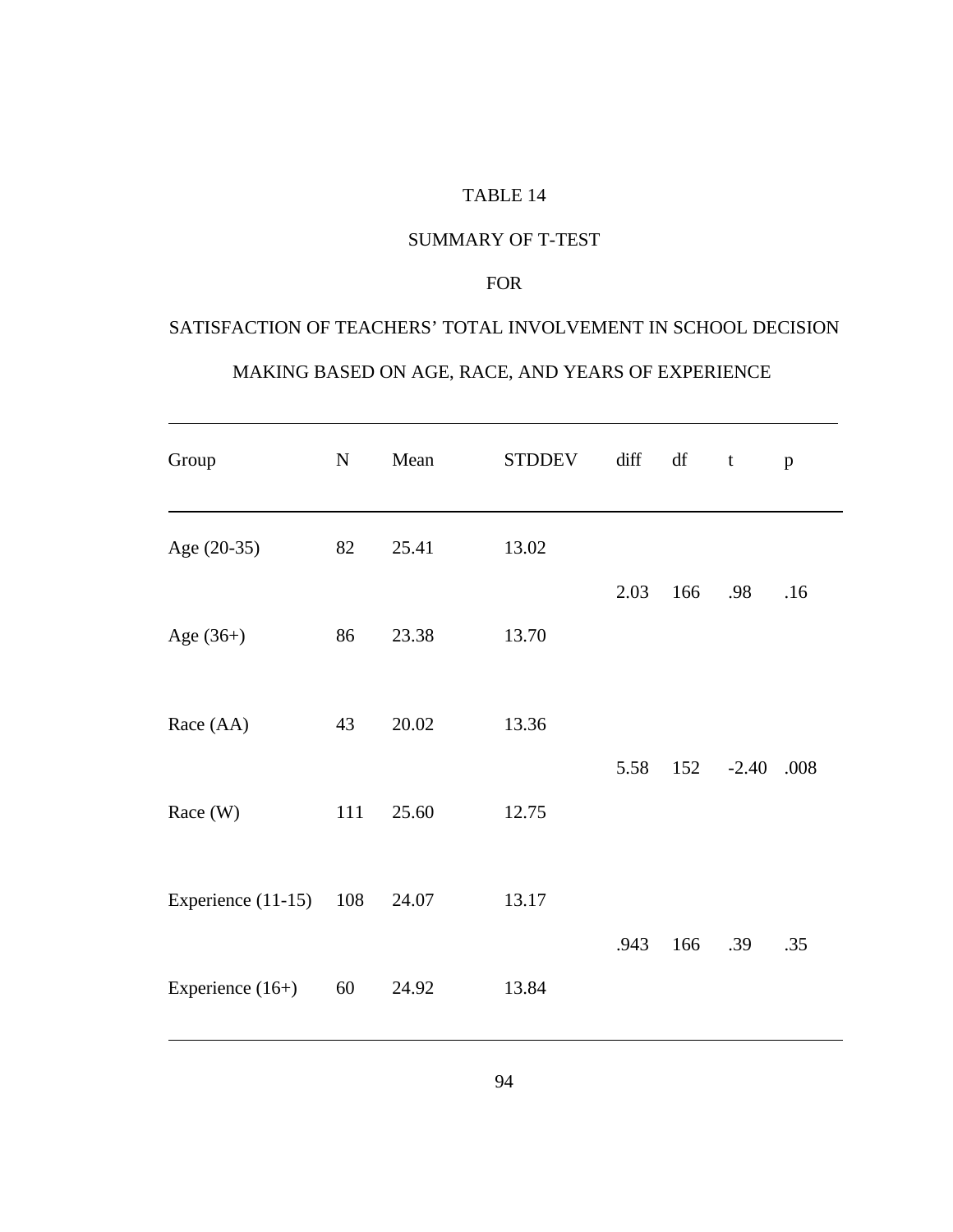#### Cronbach's Alpha

Cronbach's alpha affords opportunity to assess the reliability of the Satisfaction with Participation in Decision Making Questionnaire (SPDMQ). It addresses reliability through a consideration of items' correlations and the number of items in a set. Cronbach's alpha is a measure of internal consistency which is explained by a ratio of item variance to total variance. Cronbach's alpha is given by the formula below, where **k** is the number items and bar **r** is the average correlation among the items:

$$
A = \frac{kr}{1 + (k-1)} =
$$

Applying Cronbach to SPDMQ generated the following results. Some of the items in SPDMQ are practically diametrically opposed, so naturally reliabilities associated with those items would be expected to be lower than otherwise. For example, responses to desired levels of involvement and actual levels of involvement generate lower reliability than that of actual involvement and total actual involvement.

First we looked at the reliability associated with the average correlation of desired involvement items and actual involvement items and the average of total desired involvement, and actual involvement. This calculation, addressing eight items of SPDMQ generated an average correlation for desired items and actual items of .32. Correlation between total involvement and total desired involvement was .30. Cronbach's alpha for this dichotomy was .65.

Considering items that are more similar, resulted in higher alphas. Four sets of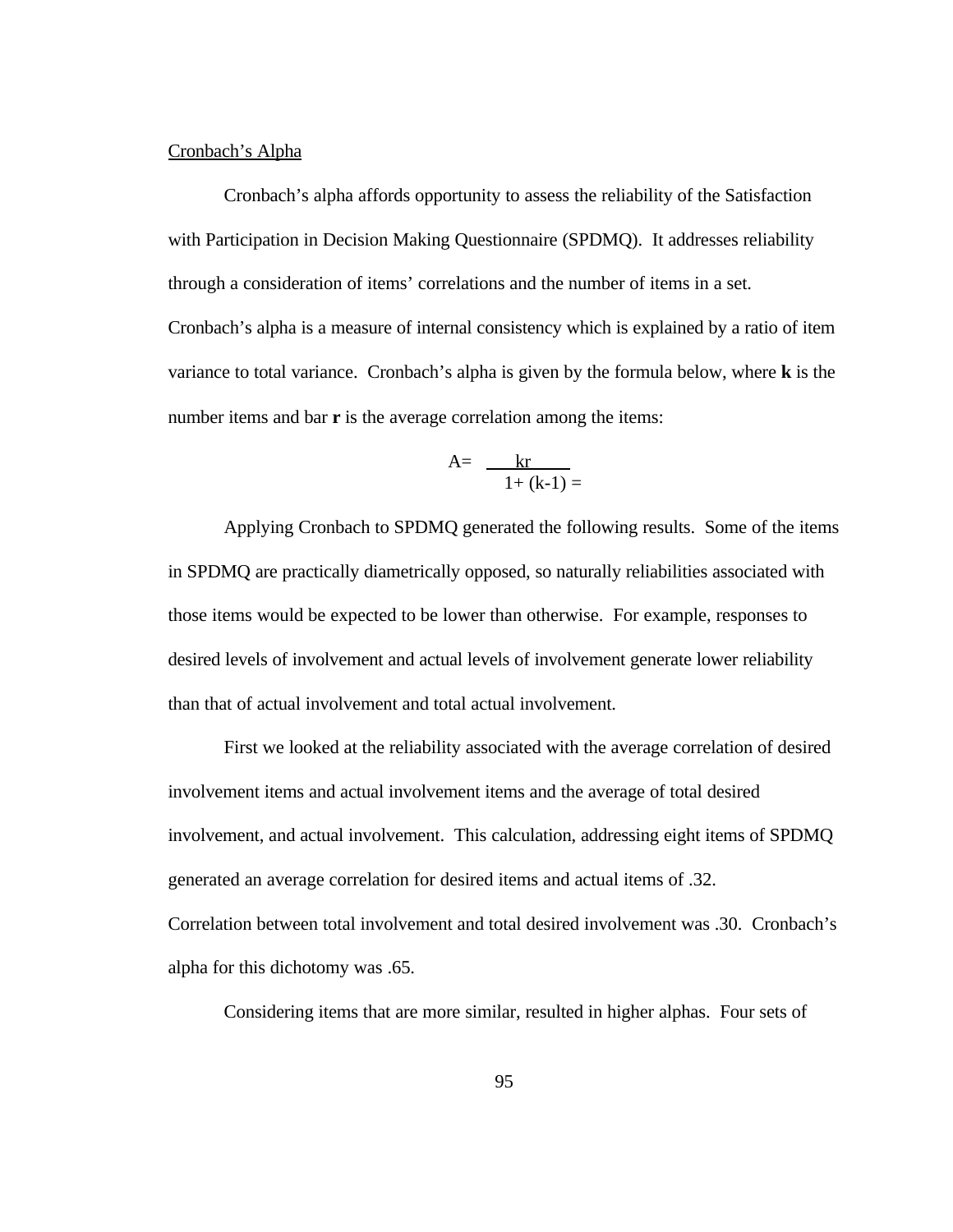items assessed teachers' satisfaction with various aspects of their schools: (1) satisfaction with involvement in the operation of the school (SATO); (2) satisfaction with involvement in establishing curriculum and instructional techniques (SATCU); (3) satisfaction with involvement in teacher development, evaluation, and work allocation (SATEV); (4) satisfaction with involvement in establishing student/teacher relationships (SATREL). The average correlation among these items was .76. Applying Cronbach resulted in an alpha of .77.

Relationships among desired involvement, and total desired involvement, actual involvement, and total actual involvement resulted in similar Cronbach alphas. Average desired involvement correlations was .73. Alpha turned out to be .69. The average correlation for the actual involvement of .39, generated an alpha of .66. Overall, the computations of Cronbach's alpha for the various items in SPDMQ indicate a moderately strong reliability. See Table 15 for a summary of these data.